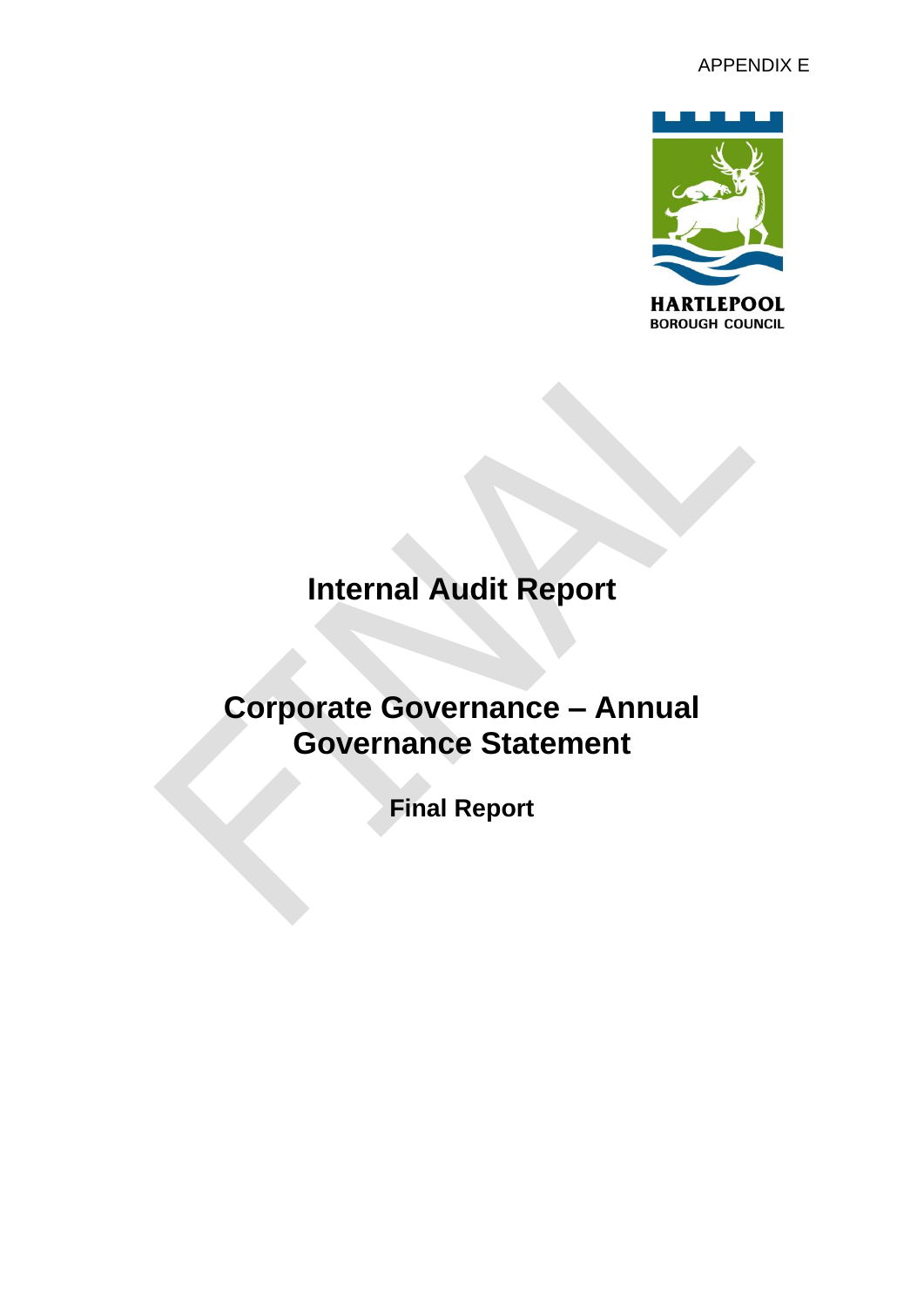Internal Audit is an independent appraisal function that reviews the Council's activities, both financial and non-financial. Internal Audit provides a service to the whole Council in order to provide assurance on the arrangements for risk management, internal control and corporate governance, and to provide advice to support achievement of best practice.

All audit work has been carried out in accordance with the CIPFA Code of Practice for Internal Audit in Local Government in the UK, as reflected in the Internal Audit Manual.

The auditors involved in the work have no links to the subject matter of this audit or relationships with the clients that could compromise the impartiality or objectivity of the work undertaken.

## **Audit Team:**

| Noel Adamson | <b>Head of Audit and Governance</b> |
|--------------|-------------------------------------|
| Tel:         | 01429 523173                        |
| Email:       | Noel.Adamson@Hartlepool.Gov.UK      |

## **Distribution:**

Chris Little Treasurer to the CFA